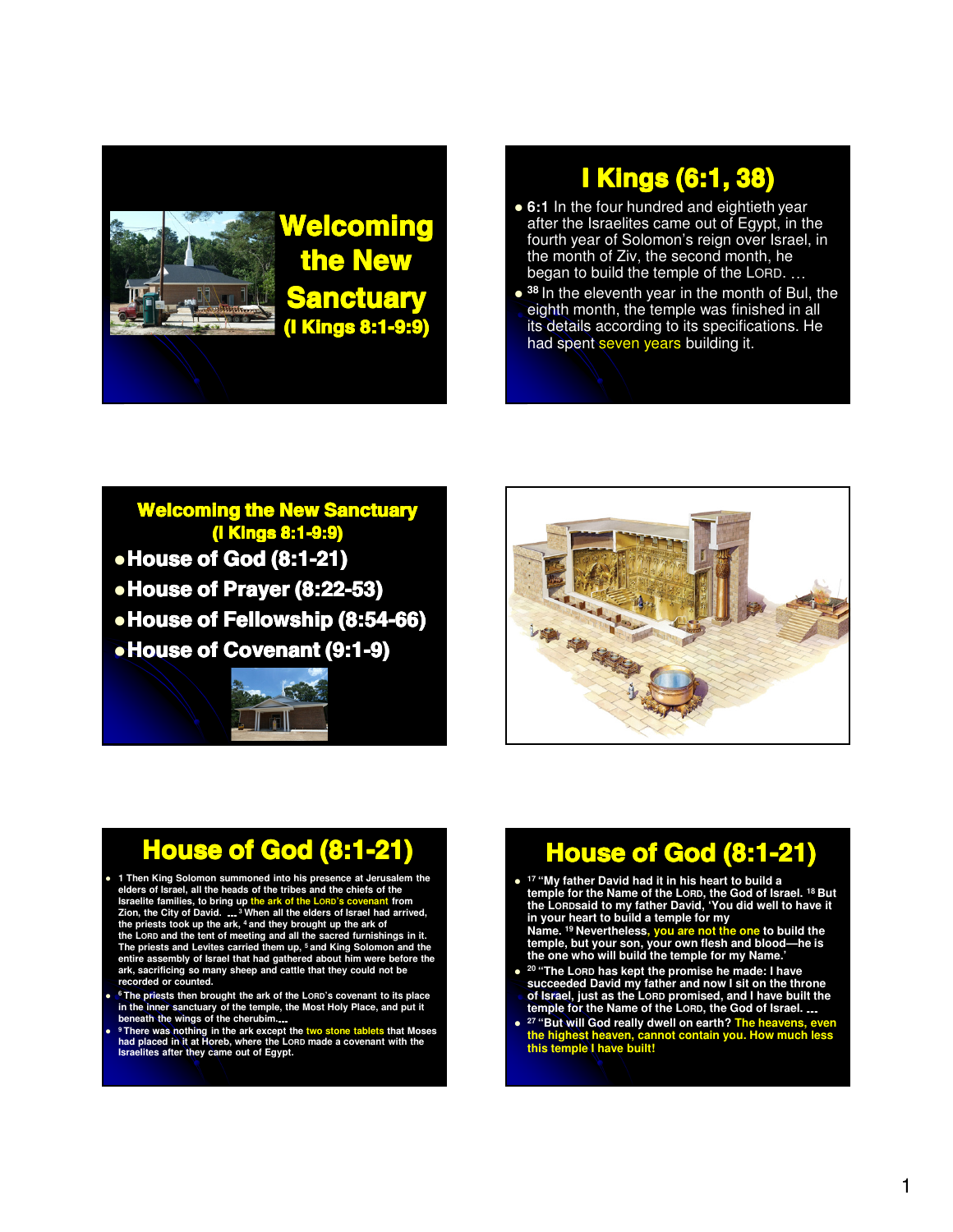



#### House of Prayer (8:22-53)

- $\bullet$  A doration
- C onfession
- $\bullet$  T hanksgiving
- $\bullet$  Supplication





- **<sup>22</sup> Then Solomon stood before the altar of the LORD in front of the whole assembly of Israel, spread out his hands toward heaven <sup>23</sup> and said:**
- **"LORD, the God of Israel, there is no God like you in heaven above or on earth below you who keep your covenant of love with your servants who continue wholeheartedly in your way. <sup>24</sup> You have kept your promise to your servant David my father; with your mouth you have promised and with your hand you have fulfilled it—as it is today.**

## ACTS

- **<sup>25</sup> "Now LORD, the God of Israel, keep for your servant David my father the promises you made to him when you said, 'You shall never fail to have a successor to sit before me on the throne of Israel, if only your descendants are careful in all**
- **they do to walk before me faithfully as you have done.' <sup>26</sup> And now, God of Israel, let your word that you promised your servant David my father come true.**

## ACTS

• <sup>28</sup> Yet give attention to your servant's prayer and his plea for mercy, LORD my God. Hear the cry and the prayer that your servant is praying in your presence this day. <sup>29</sup> May your eyes be open toward this temple night and day, this place of which you said, 'My Name shall be there,' so that you will hear the prayer your servant prays toward this place.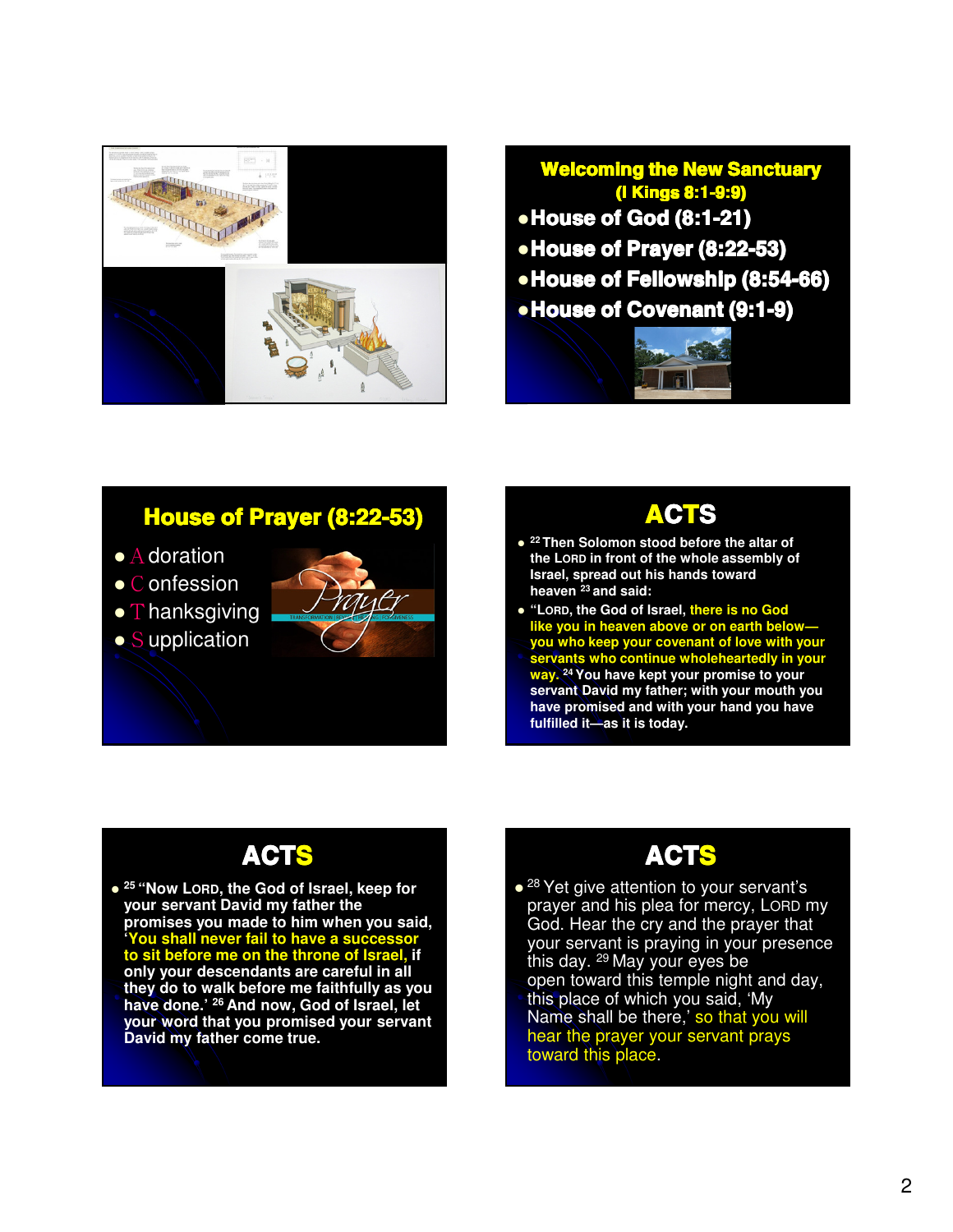## ACTS

- **<sup>31</sup>** "When anyone wrongs their neighbor and is required to take an oath and they come and swear the oath before your altar in this temple, **<sup>32</sup>** then hear from heaven and act. Judge between your servants, condemning the guilty by
- bringing down on their heads what they have done, and vindicating the innocent by treating them in accordance with their innocence.

#### ACTS

- **<sup>33</sup> "When your people Israel have been defeated by an enemy because they have sinned against you, and when they turn back to you and give praise to your name, praying and making supplication to you in this temple, <sup>34</sup> then hear from heaven and forgive the sin of your people Israel and bring them back to the land you gave to their ancestors.** …
- $\bullet$ **<sup>37</sup> "When famine or plague comes to the land, or blight or mildew, locusts or grasshoppers, or when an enemy besieges them in any of their cities, whatever disaster or disease may come, <sup>38</sup> and when a prayer or plea is made by anyone among your people Israel—being aware of the afflictions of their own hearts, and spreading out their hands toward this temple— …**
- $\bullet$ **<sup>40</sup> so that they will fear you all the time they live in the land you gave our ancestors.**



 $\bullet$ **<sup>41</sup> "As for the foreigner who does not belong to your people Israel but**  has come from a distant land<br>because of your name—<sup>42</sup> for they<br>will hear of your great name and<br>your mighty hand and your<br>outstretched arm—when they come<br>and pray toward this temple, <sup>43</sup> then **hear from heaven, your dwelling**  place. Do whatever the foreigner<br>asks of you, so that all the peoples<br>of the earth may know your name<br>and fear you, as do your own<br>people Israel, and may know that<br>this house I have built bears your<br>Name.



#### **ACTS**

- $\bullet$ **<sup>48</sup>** and if they turn back to you with all their heartand soul in the land of their enemies who took them .<br>ard the land you gave their ancestors, toward the city you have chosen and the temple I have built for your<br>Name; <sup>49</sup> then from heaven, your<br>dwelling place, hear their prayer and their plea, and uphold their cause. **<sup>50</sup>** And forgive your people,
- who have sinned against you; forgive all the offenses they have committed against you, and cause<br>their captors to show them<br>mercy;<sup>51</sup> for they are your people<br>and your inheritance, whom you<br>brought out of Egypt, out of that iron-smelting furnace.



#### Welcoming the New Sanctuary (I Kings 8:1-9:9)

- House of God (8:1-21)
- House of Prayer (8:22-53)
- House of Fellowship (8:54-66)
- **House of Covenant (9:1-9)**



## House of Fellowship (8:54-61)

- **<sup>54</sup> When Solomon had finished all these prayers and supplications to the LORD, he rose from before the altar of the LORD, where he had been kneeling with his hands spread out toward heaven. <sup>55</sup> He stood and blessed the whole assembly of Israel in a loud voice, saying:** …
- **<sup>61</sup> And may your hearts be fully committed to the LORD our God, to live by his decrees and obey his commands, as at this time." <sup>62</sup> Then the king and all Israel with him offered sacrifices before the LORD. …**
- $\bullet$ **<sup>66</sup> On the following day he sent the people away. They blessed the king and then went home, joyful and glad in heart for all the good things the LORD had done for his servant David and his people Israel.**